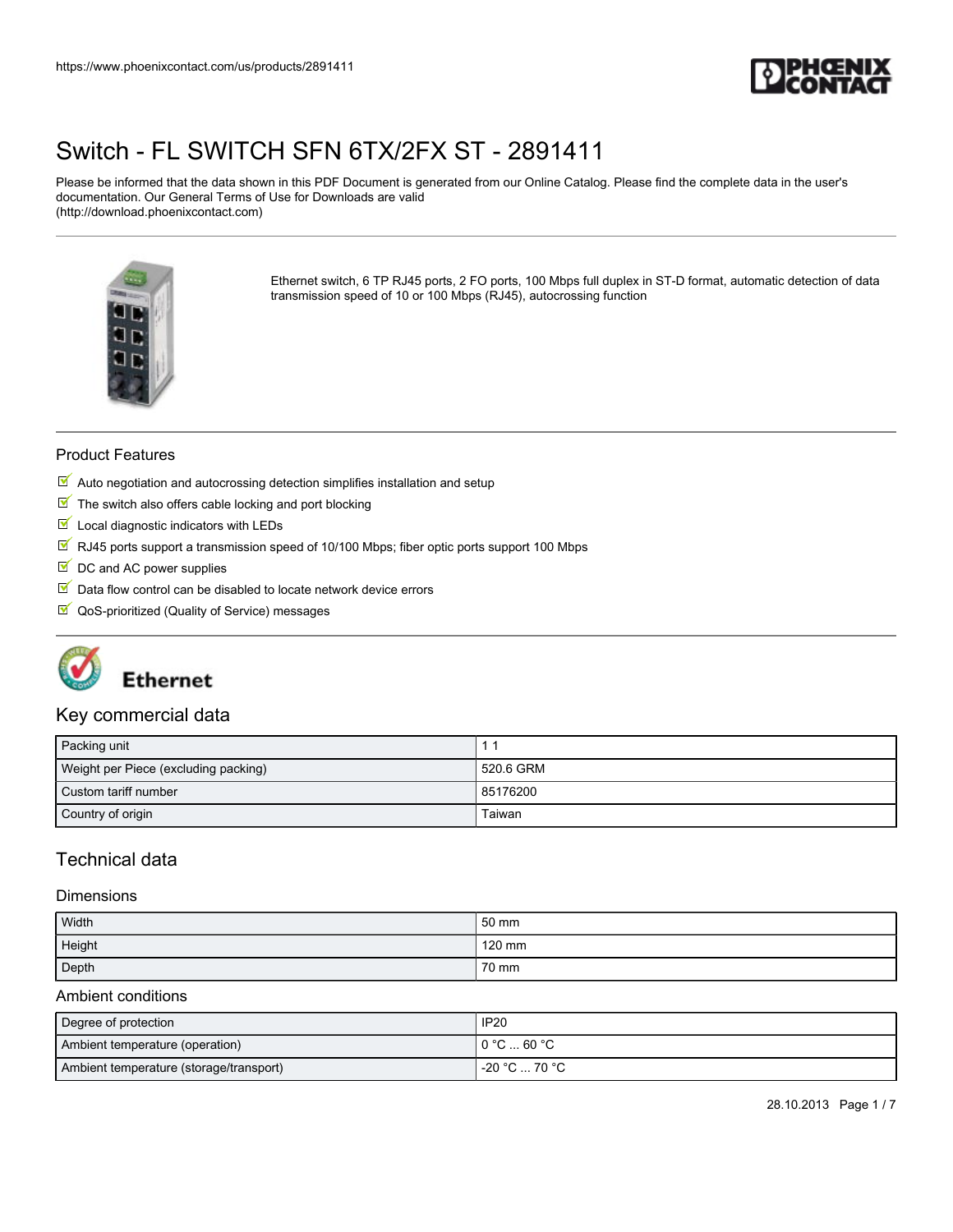

### Technical data

#### Ambient conditions

| Permissible humidity (operation)         | $15\%$ 95 % (no condensation)                       |
|------------------------------------------|-----------------------------------------------------|
| Permissible humidity (storage/transport) | 15 %  95 % (no condensation)                        |
| Air pressure (operation)                 | 86 kPa  108 kPa (up to 1500 m above mean sea level) |
| Air pressure (storage/transport)         | 66 kPa  108 kPa (up to 3500 m above mean sea level) |
| Noise immunity                           | EN 61000-6-2:2005                                   |

#### Interfaces

| Interface 1               | Ethernet (RJ45)                   |
|---------------------------|-----------------------------------|
| No. of ports              | 6 (RJ45 ports)                    |
| Connection method         | <b>RJ45</b>                       |
| Note on connection method | Auto negotiation and autocrossing |
| Transmission physics      | Ethernet in RJ45 twisted pair     |
| Transmission speed        | 10/100 MBit/s                     |
| Interface 2               | Fiber optic interface             |
| No. of ports              | 2 (FO ports)                      |
| Connection method         | <b>ST</b>                         |
| Transmission physics      | Multimode fiberglass              |
| Transmission speed        | 100 MBit/s (ST, full duplex)      |
| Transmission length       | 2000 m (Fiberglass 50/125)        |
|                           | 2000 m (Fiberglass 62.5/125)      |
| Wavelength                | 1300 nm                           |

#### Function

| Basic functions                  | Unmanaged switch / autonegotiation, complies with IEEE 802.3, store and  <br>forward switching mode |
|----------------------------------|-----------------------------------------------------------------------------------------------------|
| Status and diagnostic indicators | LEDs: $U_{\rm s}$ , link and activity per port                                                      |

#### Network expansion parameters

| Cascading depth                          | Network, linear, and star structure: any |
|------------------------------------------|------------------------------------------|
| Maximum conductor length ((twisted pair) | 100 m                                    |

#### Supply voltage

| Supply voltage              | 24 V DC                                                         |
|-----------------------------|-----------------------------------------------------------------|
| Residual ripple             | $\frac{1}{2}$ 3.6 $V_{PP}$ (within the permitted voltage range) |
| Supply voltage range        | 19 V DC  30.2 V DC                                              |
| Typical current consumption | typ. 230 mA                                                     |

#### General

| Mounting type | DIN rail            |
|---------------|---------------------|
| Type AX       | <b>Block design</b> |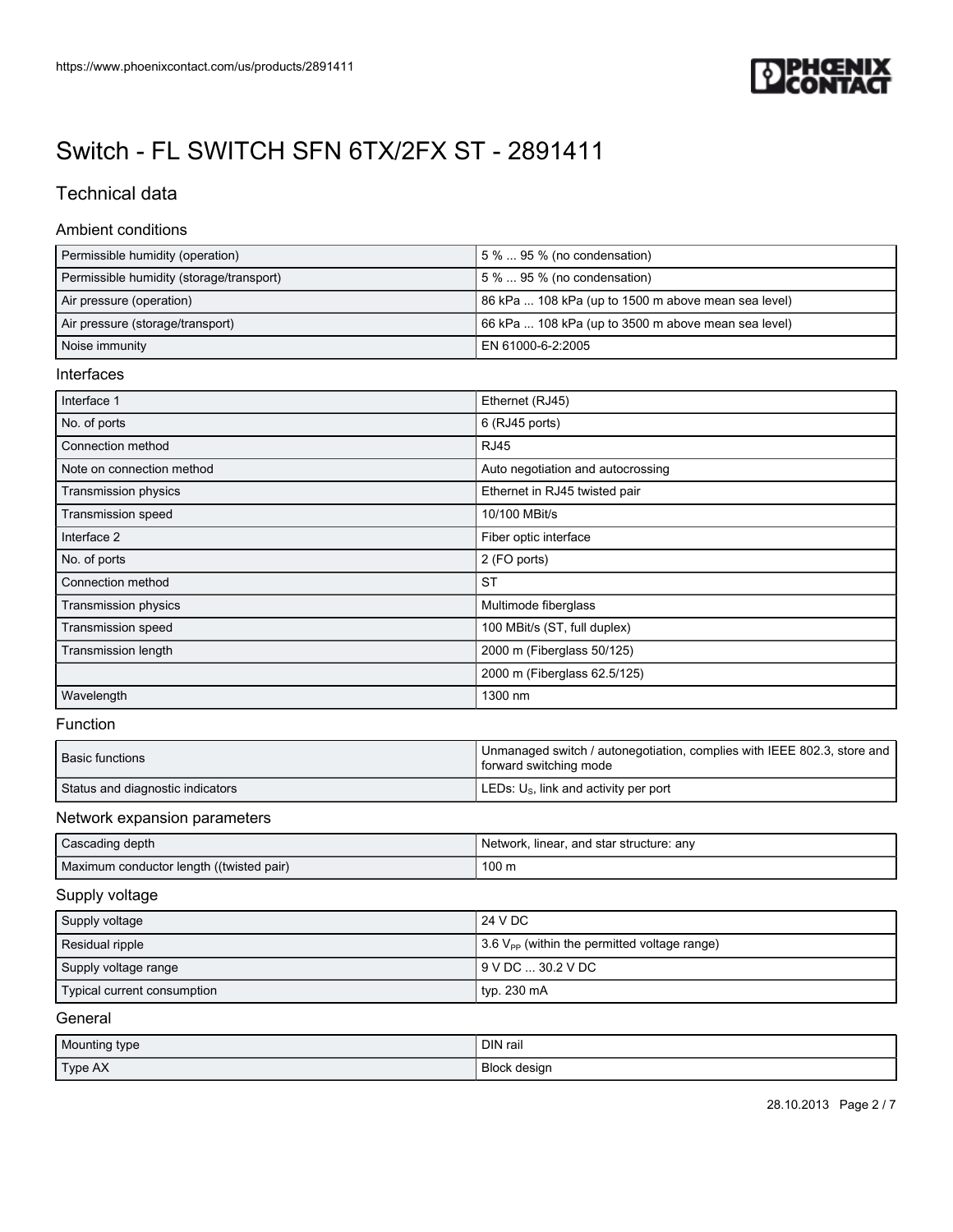

### Technical data

#### General

| Weight           | 365g         |
|------------------|--------------|
| Housing material | Aluminum     |
| Noise emission   | EN 61000-6-4 |

## **Classifications**

#### eCl@ss

| eCl@ss 4.0 | 27250501 |
|------------|----------|
| eCl@ss 4.1 | 27250501 |
| eCl@ss 5.0 | 27250501 |
| eCl@ss 5.1 | 27250501 |
| eCl@ss 6.0 | 19170106 |
| eCl@ss 7.0 | 19170106 |
| eCl@ss 8.0 | 19170106 |

#### ETIM

| <b>ETIM 2.0</b> | EC000734 |
|-----------------|----------|
| <b>ETIM 3.0</b> | EC000734 |
| <b>ETIM 4.0</b> | EC000734 |
| <b>ETIM 5.0</b> | EC000734 |

#### UNSPSC

| UNSPSC 6.01          | 43172015 |
|----------------------|----------|
| <b>UNSPSC 7.0901</b> | 43201404 |
| UNSPSC 11            | 43172015 |
| <b>UNSPSC 12.01</b>  | 43201410 |
| <b>UNSPSC 13.2</b>   | 43201410 |

### Approvals

#### Approvals

#### Approvals

UL Listed / cUL Listed / cULus Listed

#### Ex Approvals

UL Listed / cUL Listed / cULus Listed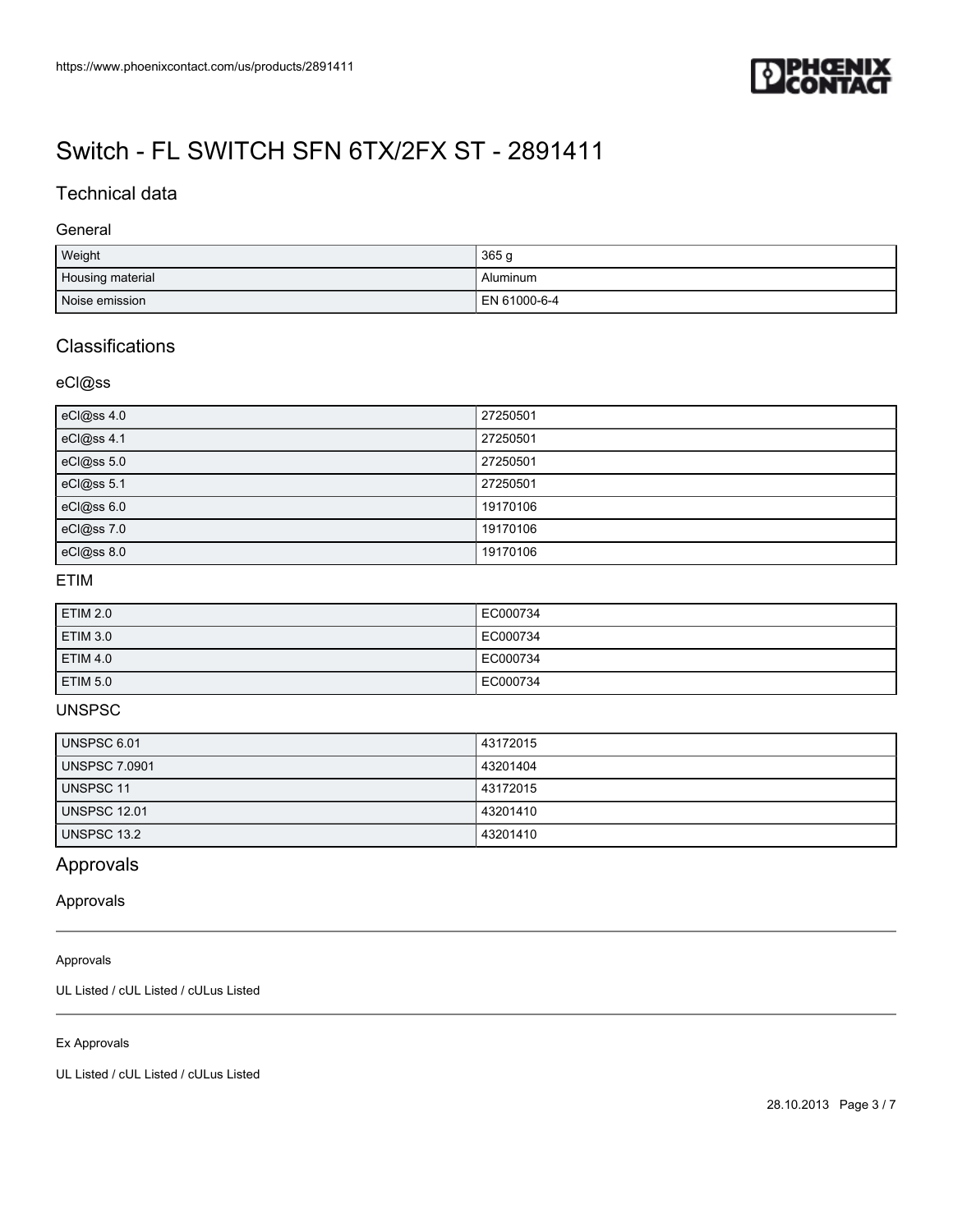

### Approvals

Approvals submitted

#### Approval details

UL Listed **(A)** 

cUL Listed<sup>e</sub></sup>

cULus Listed<sup>e</sub>(Dus</sup>

Accessories

Accessories End block

[End clamp - E/NS 35 N - 0800886](https://www.phoenixcontact.com/us/products/0800886)



End clamp, width: 9.5 mm, color: gray

Patch cable

[Patch cable - FL CAT5 PATCH 0,3 - 2832250](https://www.phoenixcontact.com/us/products/2832250)



Patch cable, CAT5, assembled, 0.3 m

28.10.2013 Page 4 / 7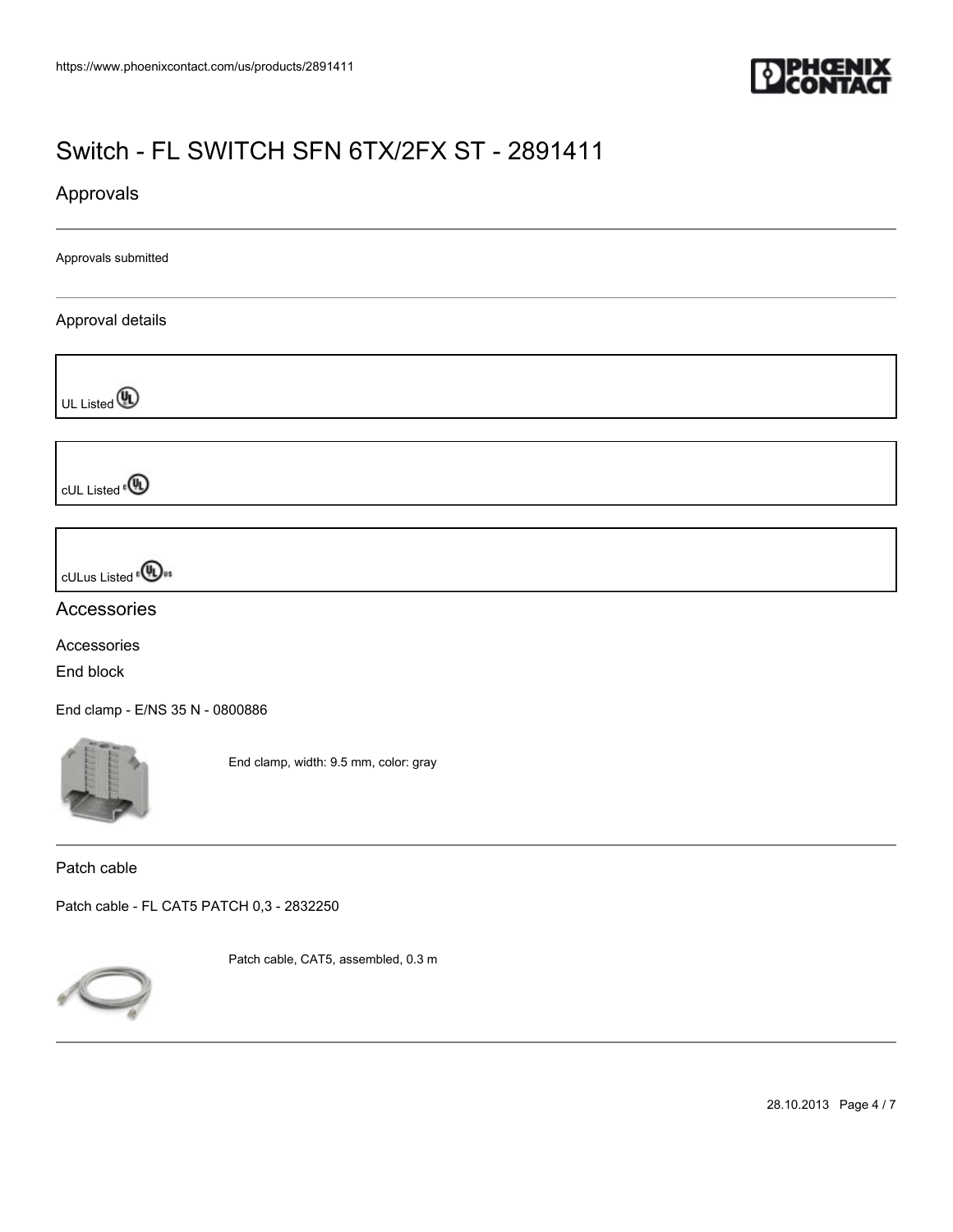

### Accessories

[Patch cable - FL CAT5 PATCH 0,5 - 2832263](https://www.phoenixcontact.com/us/products/2832263)



Patch cable, CAT5, assembled, 0.5 m

[Patch cable - FL CAT5 PATCH 1,0 - 2832276](https://www.phoenixcontact.com/us/products/2832276)



Patch cable, CAT5, assembled, 1.0 m

[Patch cable - FL CAT5 PATCH 1,5 - 2832221](https://www.phoenixcontact.com/us/products/2832221)



Patch cable, CAT5, assembled, 1.5 m

[Patch cable - FL CAT5 PATCH 2,0 - 2832289](https://www.phoenixcontact.com/us/products/2832289)



Patch cable, CAT5, assembled, 2.0 m

[Patch cable - FL CAT5 PATCH 3,0 - 2832292](https://www.phoenixcontact.com/us/products/2832292)



Patch cable, CAT5, assembled, 3.0 m

28.10.2013 Page 5 / 7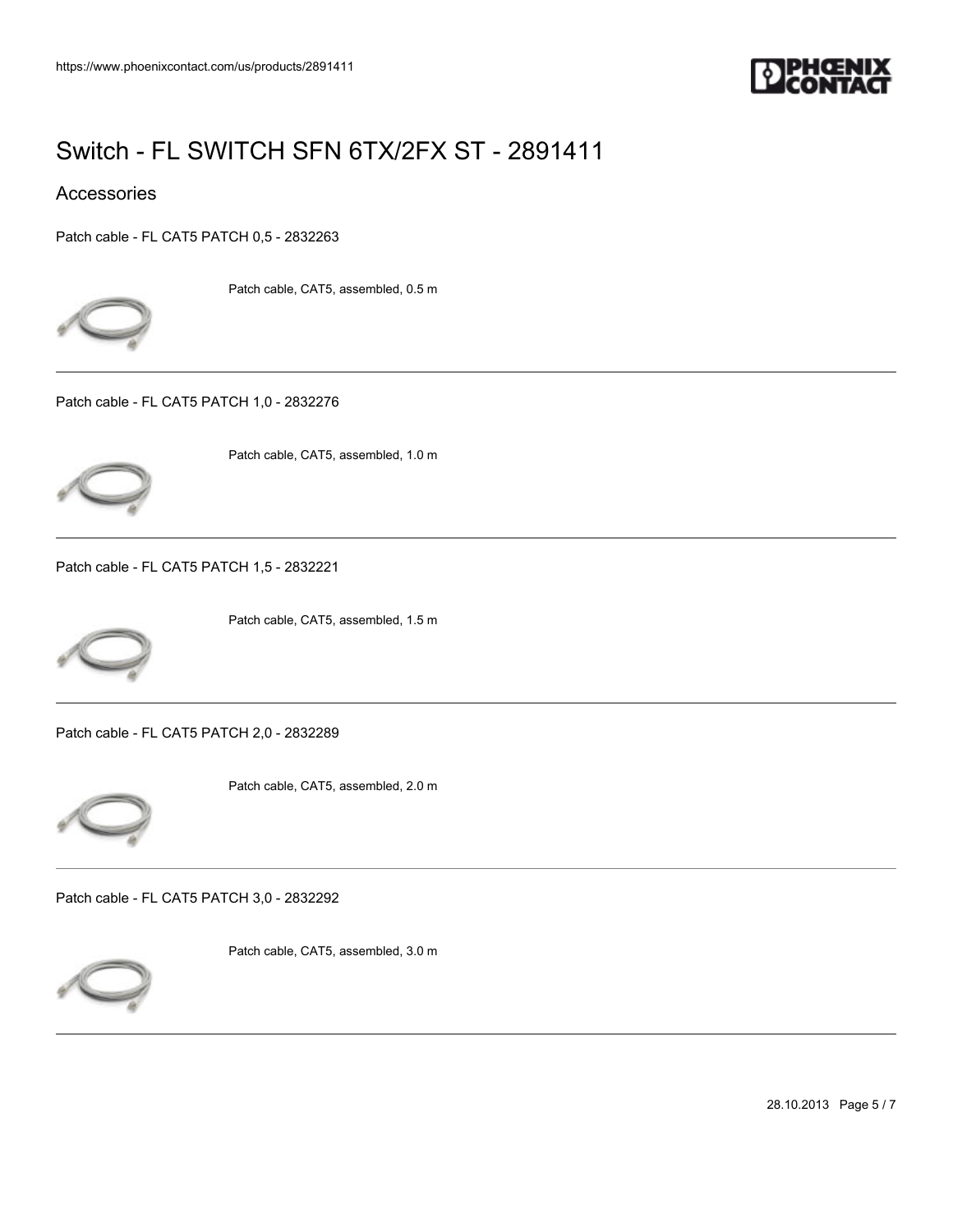

### Accessories

[Patch cable - FL CAT5 PATCH 5,0 - 2832580](https://www.phoenixcontact.com/us/products/2832580)



Patch cable, CAT5, assembled, 5.0 m

[Patch cable - FL CAT5 PATCH 7,5 - 2832616](https://www.phoenixcontact.com/us/products/2832616)



Patch cable, CAT5, assembled, 7.5 m

[Patch cable - FL CAT5 PATCH 10,0 - 2832629](https://www.phoenixcontact.com/us/products/2832629)



Patch cable, CAT5, assembled, 10.0 m

Patch panel

[Security element - FL SEC PAC 4TX - 2832865](https://www.phoenixcontact.com/us/products/2832865)



Layer1 security elements for four RJ45 network connections for use with patch boxes and panels

Protective cap

[Dust protection - FL RJ45 PROTECT CAP - 2832991](https://www.phoenixcontact.com/us/products/2832991)



Dust protection caps for RJ45 socket